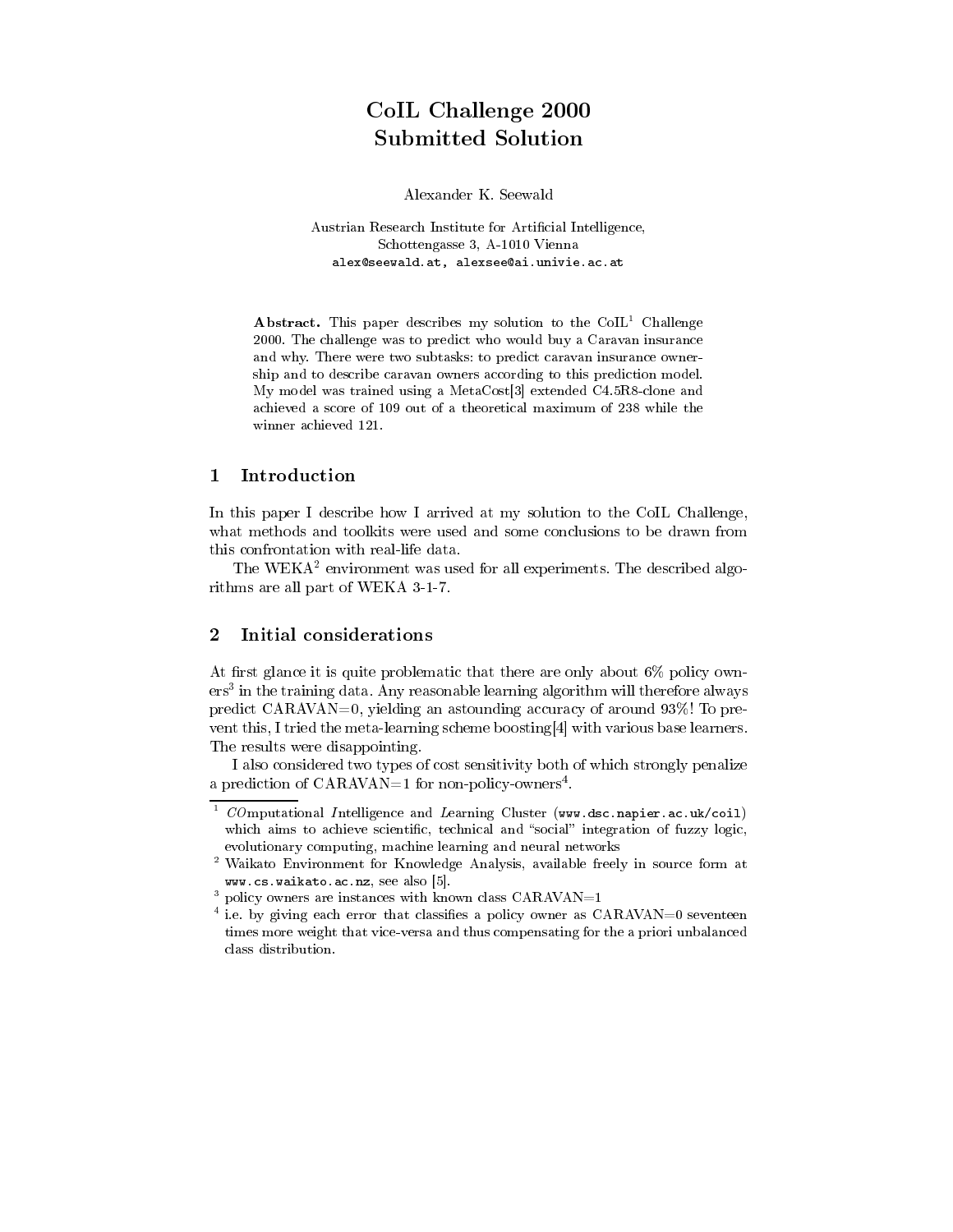- $-$  to predict the class with the lowest misclassification cost (CSC+) based on a classifier that outputs class distributions". This worked very well for Naive-Bayes as base classifier.
- to make the base classier cost-sensitive using the method described in [3]. This worked very well for j48 (a C4.5R8-clone) as base classifier.

These two variants with cost-sensitivity, namely CSC-NaiveBayes and MC-j48 were used in all subsequent experiments due to their superior performance. Some other algorithms were also evaluated in a less systematic way, the better ones were often of comparable performance.

### 3Feature subset selection

Initial experiments with all the data using various machine learning algorithms yielded barely acceptable and unstable predictions. Therefore three sets of feature subset selections were considered. The first attribute index (MOSTYPE) is considered 1.

- Subset DT: 1, 6, 12, 13, 16, 17, 21, 22, 24, 29, 30, 37, 39, 42, 44, 47, 54, 59, 61, 86 which was a byproduct of running a Decision Table learner[1]. This is the final subset that was used by this learner on the training data. The classifier DecisionTable itself predicted  $CARAVAN=0$  for all instances.
- Subset WrapperNB: 6, 8, 12, 13, 16, 21, 22, 24, 33, 38, 41, 45, 46, 47, 48, 49, 52, 55, 57, 58, 59, 60, 61, 63, 76, 79, 81, 82, 83, 86. This subset was generated by a subset evaluation wrapper[2] for CSC-NaiveBayes. CSC-NaiveBayes was used since it was the second-best algorithm but far less costly to train and
- Subset Comb: 1, 5, 6, 8, 12, 13, 16, 21, 22, 24, 33, 38, 41, 42, 44, 45, 46, 47, 48, 49, 52, 54, 55, 57, 58, 59, 60, 61, 63, 76, 79, 81, 82, 83, 86, 87, 88, 89 where attr.  $86 =$  attr.  $42$  concatenated with attr.  $47, 87 = 65 \& 68, 88 = 42$ & 68, 89 = class CARAVAN. These three combined attributes<sup>7</sup> offered the highest lift on the training data. This subset includes most attributes from both wrapperNB and DT, some attributes were discarded and some were added arbitrarily.

Various learning algorithms evaluated on these subsets by two-fold cross validation<sup>8</sup> with differently randomized datasets. Interestingly, Subset wrapperNB was the best one but only slightly better than DT while Subset Comb was rather worse.

<sup>5</sup> after CostSensitiveClassier in WEKA

 $^\circ$  Distribution classifiers do not output a single class prediction but rather probabilities for every class.

<sup>7</sup> attribute names MINKGEM & PPERSAUT, AWAPART & APERSAUT, MINKGEM & APERSAUT

<sup>8</sup> This validation simulates the ratio of amount training data to test data which is also about 1:1.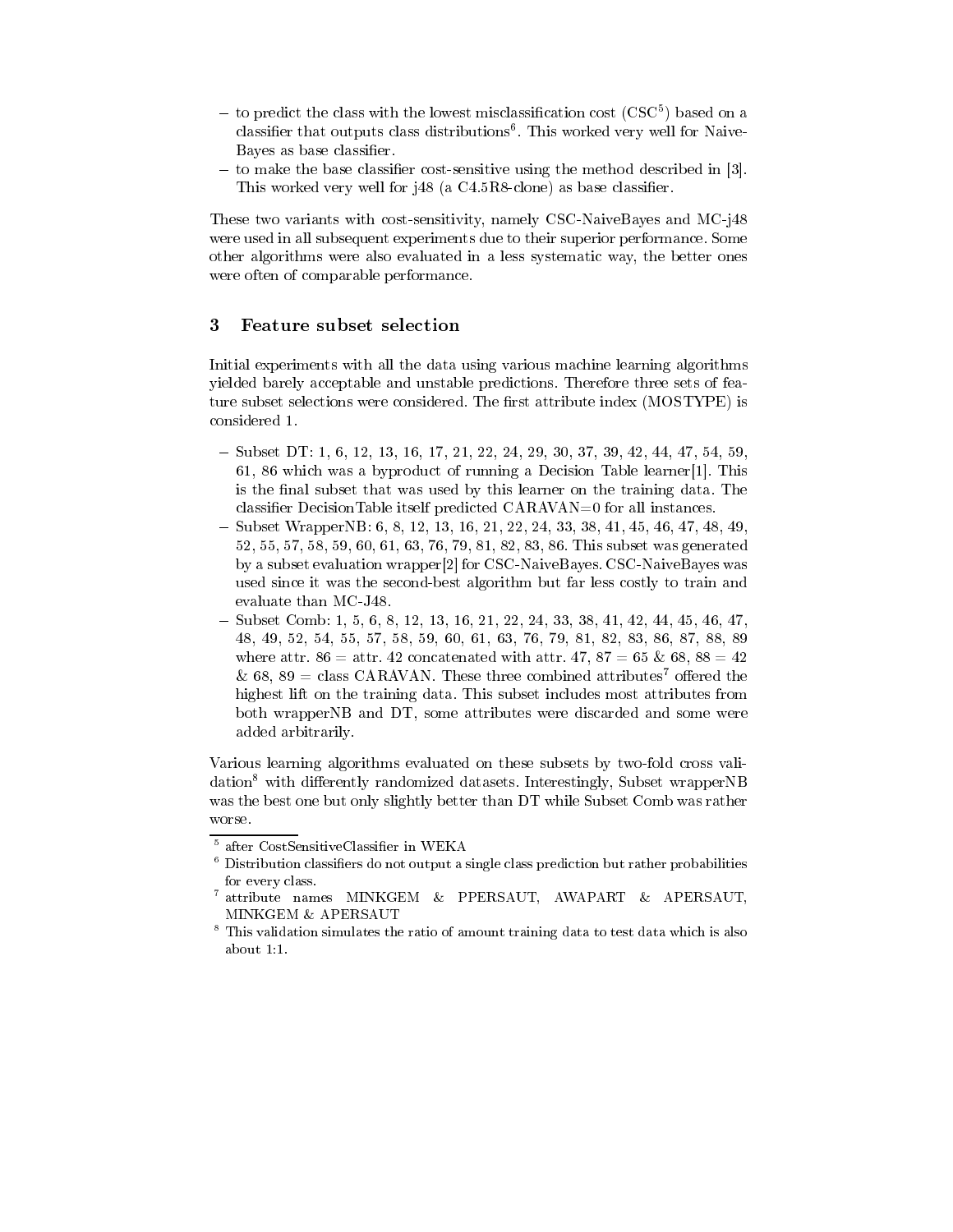#### 4Polishing

As I found out after the challenge, now would have been a good time to stop and submit a very good solution (a posteriori: 3rd place). Unfortunately I decided to continue optimizing...

On analyzing the data I found many inconsistent instances (i.e. same values for all attributes but differing values) and removed the minority class of them<sup>9</sup> for training since they might confuse the algorithm. About 20% of caravan policy owners were removed this way. This increased validation and training set performance slightly.

I also noticed that some evaluation set instances are identical to known instances from the training set and thus can be classified simple by remembering the whole training set<sup>10</sup> and assigning the class from the identical training instance. Thus I could classify 32 instances as CARAVAN=1 and 697 as CAR- $AVAN=0$ . This known evaluation subset was used for the final comparison of learning algorithms although it was not truly "unseen data". Unfortunately, only seven of these 32 instances are actually caravan owners in the evaluation set. This points towards noise in attributes and/or class values. It may also be the case that there are simply not enough attributes to differentiate non-policy-owners from police-owners.

After choosing the final candidate algorithm by this known evaluation subset, I removed predictions that were "known" to be  $CARAVAN=0$  and added predictions that were "known" to be  $CARAVAN=1$ , effectively restoring the perfect rote learner performance. Sadly, this further reduced my score<sup>11</sup>.

#### 5Description Task

Fig. 1 describes the potential and actual caravan insurance customers. Since actual and potential customers are indistinguishable without knowledge which ones have caravan insurance, my model refers to both actual and potential customers, expecting to predict about seven times more potential customers than actual ones. The attributes are named exactly as in TICDATADESCR.TXT. Only predicted customers are shown as distinct, non-overlapping groups defined by appropriate attribute values and ranges, all subsets of the data that are not mentioned are presumed to have CARAVAN=0.

E.g. the first group would be all customers with PPERSAUT $\leq=5$  (Contribution car policies  $\epsilon = 62\%$ ), AFIETS $\epsilon = 0$  (i.e. no bicycle policies), MGODRK $>1$ (more than 10% roman catholics in sociodemographic area) and APLEZIER>0 (at least one boat policy). It turns out that 20% of these customers are caravan policy owners. Unfortunately there are only five people with these properties in 5822 instances of training data. This is signied by '(5/20%)' behind CARA- $VAN=1$ . There are many such small groups in the decision tree which may be

 $^{\circ}$  in case there was no clear minority class, all identical instances were removed.

rote learning

<sup>11</sup> Successful prediction models are presumably less noisy than data.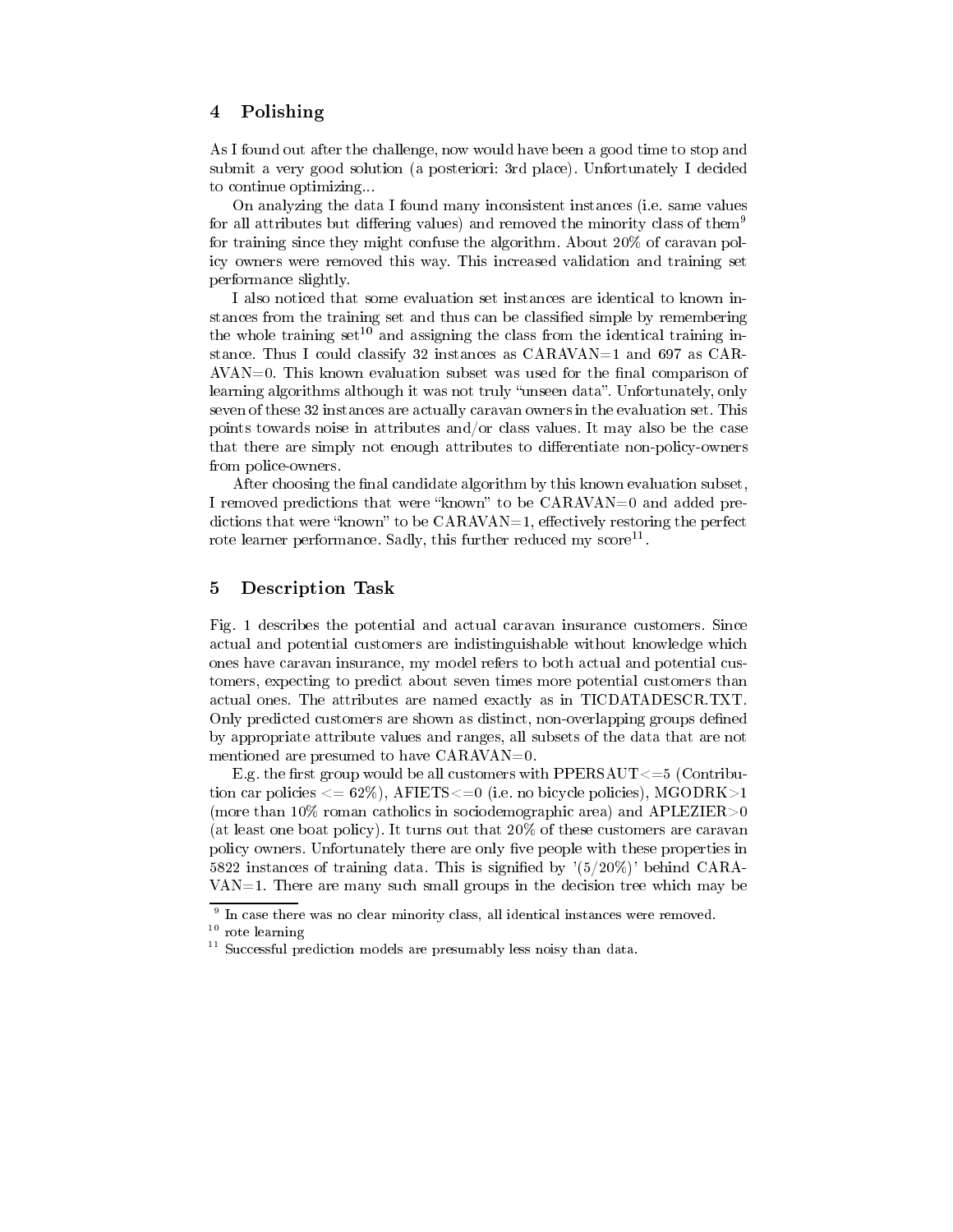explained because C4.5 tries to fit the target concept  $CARAVAN=1$  too closely. A more loose tting may give more insight in the data but less prediction accuracy and cannot be so easily verified. It should be considered if many of the people with  $CARAVAN=0$  which have been assigned to  $CARAVAN=1$  may be interested in a caravan insurance due to their similarity to existing caravan owners. The concept potential customer instead of actual customer may thus be considerably easier to learn.

To gain insight into the target concept I will restrict myself to groups of at least fifty persons.

The greatest group of this kind is in the lower third of the tree: PPER- $SAUT>5, PBRAND>2, PTRACTOR<=0, MBERBOER<=2, ALEVEN<=0$ and PBRAND $\leq$ =4 (i.e. 2 $\leq$ PBRAND $\leq$ =4) yields 843 potential customers of which  $16.4\%$  are policy owners which is 2.7 times more than in the original dataset.

Others groups are PPERSAUT>5, PBRAND>2, PTRACTOR<=0, MBER- $BOER \leq =2$ , ALEVEN $\leq =0$ , PBRAND $>4$ , MOPLHOOG $\leq =2$  (52/8%) and PPER-SAUT>5, PBRAND>2, PTRACTOR<=0, MBERBOER<=2, ALEVEN>0, MBER-MIDD $\leq$ =4 (111/14%). It is quite striking how all these large groups appear near to each other, and sharing at least four conditions (down to MBERBOER $\leq$ =2).

It makes intuitive sense to presume that high contribution to car policies  $(PPERSAUT>5)$  and fire policies  $(PBRAND>2)$  correlates positively to caravan insurance ownership. That people with a higher contribution to tractor policies (high PTRACTOR) are less likely to own an insurance is less obvious but still plausible. In an area with lots of farmers (high MBERBOER) it also seems less likely to own a caravan insurance - presumably because less people have a caravan there. The number of life insurances (ALEVEN) seems to have a slightly negative impact. For a higher contribution to fire policies (PBRAND $>4$ ) the percentage of customers drops significantly, especially for areas with less than  $23\%$  of high level education (MOPLHOOG $\lt=2, 52/8\%$ ).

Therefore, a description of a typical policy customer based on this model would be:

- $h_{\text{H}}$  right contribution to car policies ( $>0$ 27%, PPERSAUTO 1 $>0$ ) and recoperation (between  $23\%$  and  $49\%, 2 < PBRAND < 4$ ) [half as likely to be owner if contribution to fire policies is  $> =50\%$  (PBRAND $>4$ ) especially when in area with high education  $< 23\%$  (MOPLHOOG $<=2$ )
- $\sim$  no contribution to tractor policies (0), PTR  $\sim$  0.10  $\sim$  0)
- $\sim$  11 km an area with at most 23% farmers (MBERBOERS  $\sim$  2)
- has a caravan (obviously, since otherwise s/he would not need insurance..)

These customers tend to care about safety issues (car  $/$  fire insurance), as long as it does not cost them too much. However they care more for their car, where they can afford more than  $62\%$  contribution while for fire insurance they only want to afford at most  $49\%$ . Clearly, once they have a caravan, caravan insurance will be interesting to them. They live in areas with few farmers where a caravan as home, and maybe even as the only home, is accepted and where people are more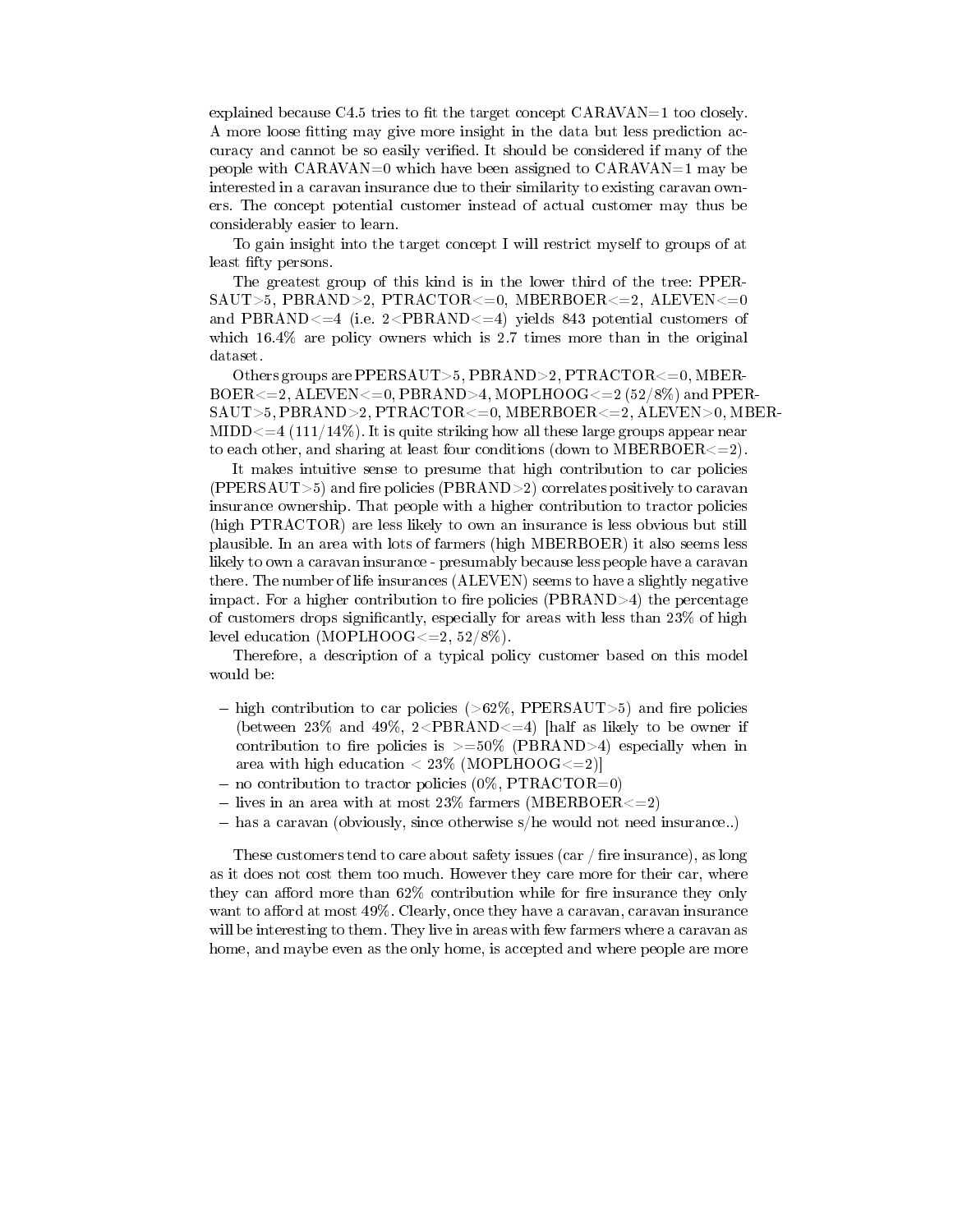mobile and less "down-to-earth", less grounded in their surroundings. About one fifth of training data is of this type.

### 6Prediction Task

These are the indices of polished predictions for CARAVAN=1 that were submitted.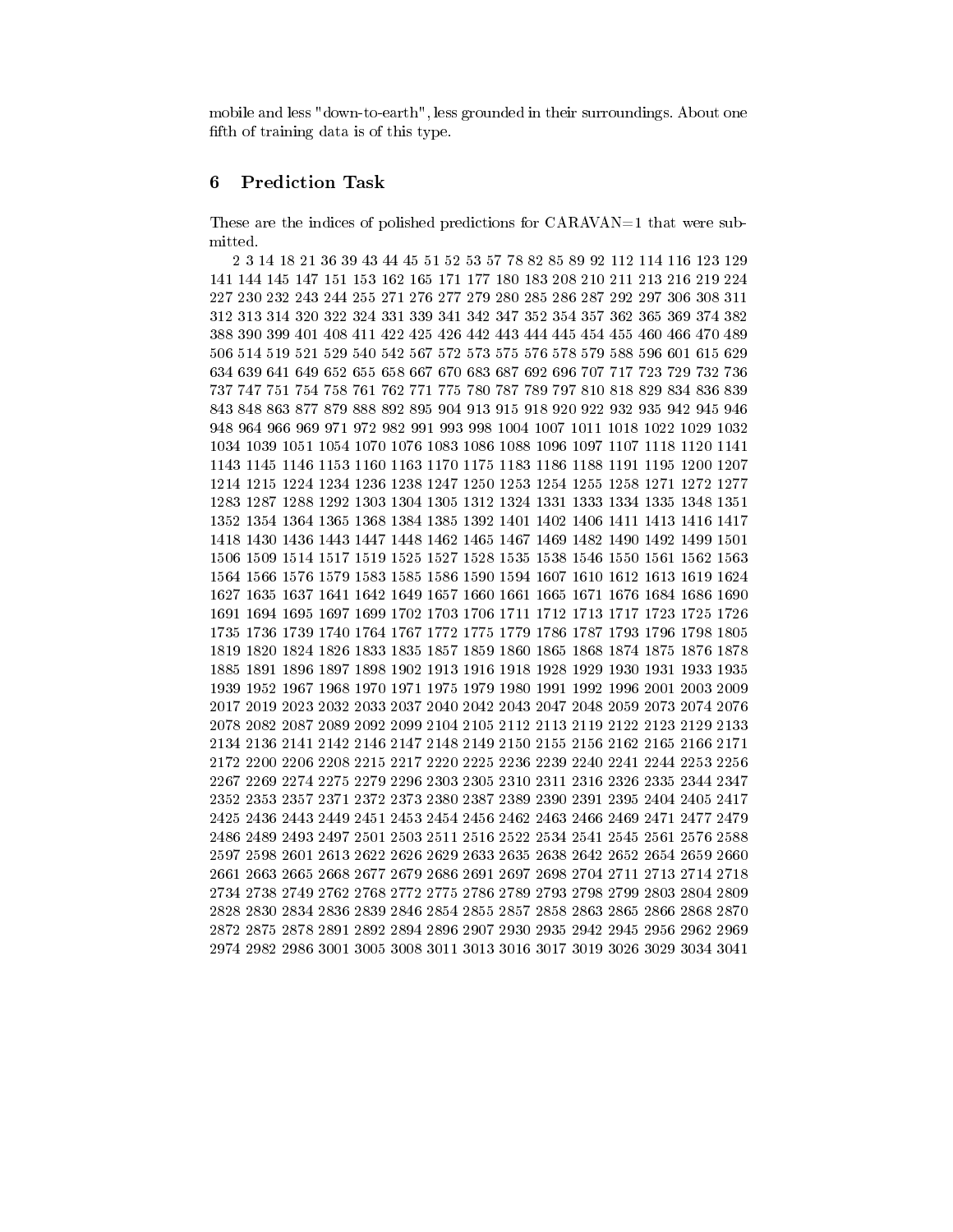Fig. 1. Prediction Model (Decision Tree). The discussed subtree is marked with ' !'

```
PPERSAUT <= 5
    . - --------<br>| AFIETS <= 0<br>| | MGODRK > 1<br>| | | APLEZIER > 0: CARAVAN=1 (5/20%)
    | | PBRAND > 2<br>| | | MGODOV <= 2
    | | | | MINK3045 > 6: CARAVAN=1 (2/50%)<br>| | | | MOPLHOOG > 2: CARAVAN=1 (2/50%)<br>| | | MGODOV > 2: CARAVAN=1 (3/33%)
   PPERSAUT > 5<br>| PBRAND <= 2
    | PBRAND <= 2
| | MOPLHOOG <= 3
| | | MGODRK > 0
|||| MINK3045 <= 5
||||| MRELOV <= 4
|||||| PBRAND <= 0
||||||| MGODOV <= 0
|||||||| MFALLEEN <= 1
||||||||| MGODRK <= 1
| | | | | | | | | | MBERMIDD <= 3
| | | | | | | | | | | MINK3045 > 1: CARAVAN=1 (11/36%)
||||||| MGODOV > 0
|||||||| MBERBOER <= 1
||||||||| MBERARBO > 2
| | | | | | | | | | AFIETS > 0: CARAVAN=1 (4/25%)
|||||||| MBERBOER > 1
||||||||| MGODOV > 1: CARAVAN=1 (4/25%)
|||||| PBRAND > 0
||||||| MINK123M <= 0
|||||||| MGODRK <= 1
||||||||| MBERMIDD <= 0: CARAVAN=1 (3/33%)
||||||||| MBERMIDD > 0
| | | | | | | | | | MGODOV > 1
| | | | | | | | | | | MINK3045 > 2
| | | | | | | | | | | | MINK3045 <= 3: CARAVAN=1 (3/33%)
| | | | | | | | | | | | MINK3045 > 3
| | | | | | | | | | | | | MRELOV <= 2: CARAVAN=1 (2/0%)
||||||| MINK123M > 0
|||||||| MBERARBO <= 2: CARAVAN=1 (3/33%)
| | MOPLHOOG > 3
| | | MAUT2 <= 0
    |||| PBRAND > 1
||||| MGODOV <= 3: CARAVAN=1: (2/0%)
| | | MAUT2 > 0
|||| MBERBOER <= 2
||||| PBRAND <= 0
|||||| MFALLEEN <= 3
||||||| MGODOV <= 1
|||||||| MOPLHOOG <= 6
||||||||| MAUT2 <= 1: CARAVAN=1 (8/38%)
||||||||| MAUT2 > 1
| | | | | | | | | | MFALLEEN <= 1
| | | | | | | | | | | MINK123M <= 0
| | | | | | | | | | | | MGODOV <= 0
| | | | | | | | | | | | | MBERMIDD > 4: CARAVAN=1 (2/0%)
| | | | | | | | | | | | MGODOV > 0: CARAVAN=1 (4/25%)
| | | | | | | | | | MFALLEEN > 1: CARAVAN=1 (4/50%)
|||||||| MOPLHOOG > 6: CARAVAN=1 (3/33%)
||||||| MGODOV > 1: CARAVAN=1 (17/24%)
||||| PBRAND > 0: CARAVAN=1 (5/20%)
:::::::::: 2<br>!! PTRACTOR <= 0
:| | | | ALEVEN <= 0<br>!| | | | PBRAND <= 4: CARAVAN=1 (843/16%)<br>!| | | | PBRAND <= 4: CARAVAN=1 (843/16%)<br>!| | | | | PBRAND > 4<br>!| | | | | | NOPLHOOG <= 2: CARAVAN=1 (52/8%)
\begin{equation*} 1 \quad 1 \quad 1 \quad 1 \quad 1 \quad 1 \quad 1 \quad \text{MAUT2} \Rightarrow 1: \text{ CARAVAN=1} \quad (12/9\%) \end{equation*}!| | | | ALEVEN > 0
!| | | | | MBERMIDD <= 4: CARAVAN=1 (111/14%)
!| | | | | MBERMIDD > 4
!| | | | | | MGODRK <= 1
!| | | | | | | MFALLEEN <= 2: CARAVAN=1 (12/17%)
!| | | | | | | MFALLEEN > 2
!| | | | | | | | PLEVEN <= 3: CARAVAN=1 (2/0%)
    | | | | PPERSAUT <= 6
    || | | | | MOPLHOOG <= 4<br>| | | | | | MBERARBO > 3<br>| | | | | | MBERARBO > 3<br>| | PTRACTOR > 0<br>| | PTRACTOR > 0
    | | | | MAUT2 <= 3<br>| | | | | MOPLHOOG <= 1: CARAVAN=1 (27/7%)<br>| | | | | | MOPLHOOG > 1<br>| | | | | MBERBOER > 1: CARAVAN=1 (4/25%)<br>| | | PBRAND > 5<br>| | | PGEZONG <= 0
    | | | | | | MBERARBO <= 0: CARAVAN=1 (3/0%)<br>| | | | | | MBERARBO > 0<br>| | | | | | | MBERARBO > 0<br>| | | | | | | | MBERBOER <= 0: CARAVAN=1 (5/20%)<br>| | | | | | | | MBERBOER > 0<br>| | | | | PGEZONG > 0: CARAVAN=1 (2/0%)
```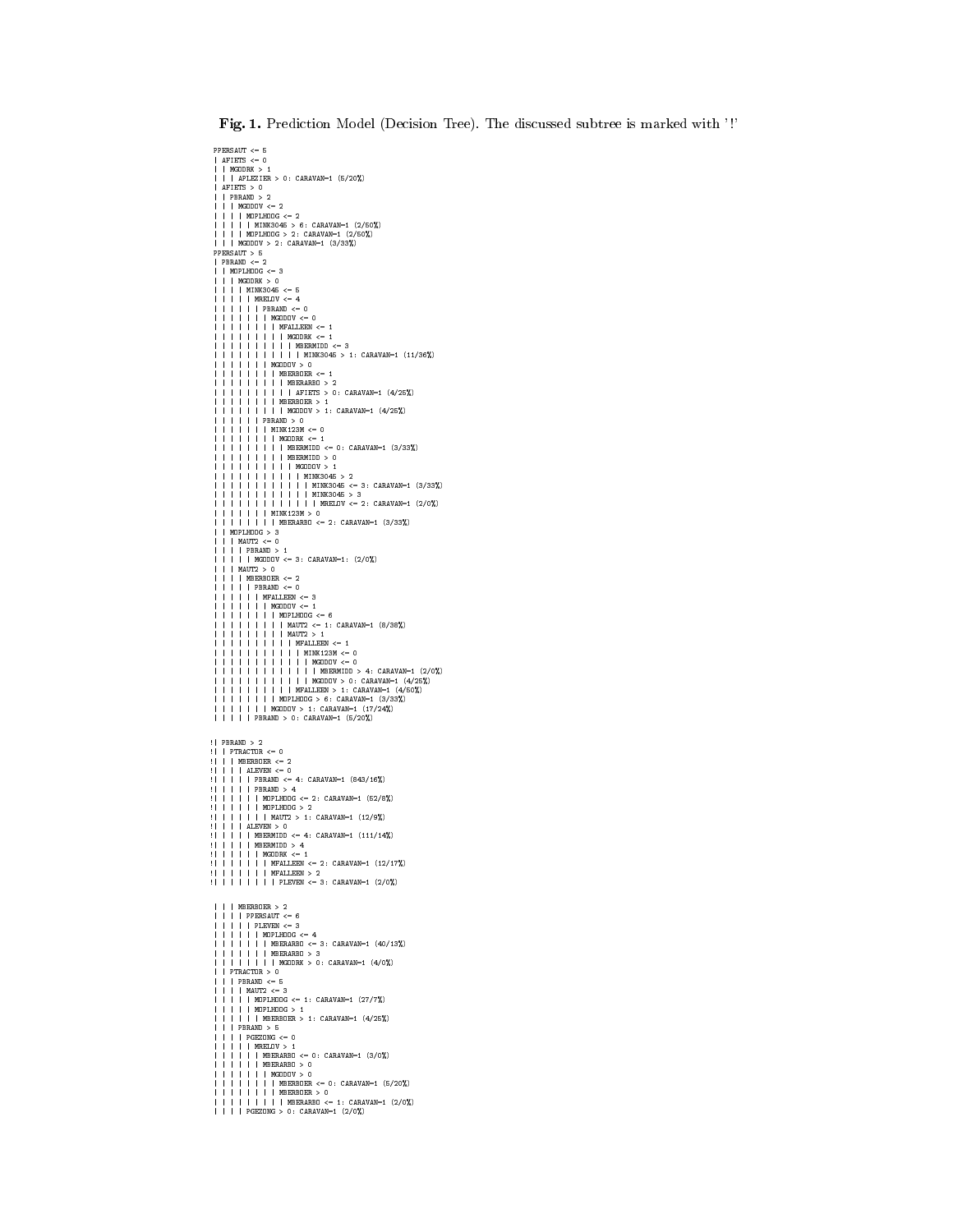3048 3056 3062 3069 3077 3084 3088 3092 3093 3094 3099 3111 3112 3125 3132 3137 3139 3147 3148 3151 3154 3169 3172 3181 3186 3189 3192 3193 3194 3198 3199 3201 3207 3208 3220 3221 3229 3234 3240 3246 3254 3260 3261 3262 3264 3281 3282 3284 3292 3294 3297 3304 3305 3321 3323 3325 3329 3330 3334 3336 3337 3353 3354 3355 3357 3365 3370 3373 3379 3382 3397 3403 3404 3412 3414 3415 3418 3424 3442 3446 3451 3456 3460 3468 3469 3471 3473 3475 3483 3485 3492 3493 3504 3508 3510 3512 3515 3519 3526 3531 3534 3542 3558 3560 3566 3658 3662 3664 3668 3673 3676 3678 3695 3698 3704 3717 3723 3726 3727 3736 3746 3760 3771 3773 3784 3792 3794 3795 3801 3810 3811 3813 3832 3833 3834 3837 3840 3841 3843 3852 3859 3863 3866 3872 3881 3883 3885 3892 3893 3895 3900 3903 3907 3911 3912 3913 3914 3915 3916 3919 3920 3922 3931 3937 3961 3974 3976 3984 3987 3996 3997 3998.

## 7Conclusion

The dataset offered the same view over many different algorithms and subset selections: the more instances correctly classified as caravan policy holders, the more false positives there are while the ratio between true and false positives stays almost constant. This may be because the concept 'caravan policy owner' also applies to potential customers that do not yet have caravan insurance. A similarity between would-be- and already-customers is to be expected, so the learning algorithms may approximate the concept (would-be OR already) customer.

My experiences with inconsistent instances and the consistent best-case performance of many different approaches during the competition hint that there may be too much noise in the data to get significantly better results. It may also be the case that there are not enough attributes to better differentiate nonpolicy-owners from policy-owners. Maybe there never will be enough - unless we can also resolve the issue of "free will" which undoubtedly also plays a role in choosing caravan insurance. From this viewpoint, finding 121 out of 248 policy owners is a fairly good result.

Personally, I enjoyed this challenge greatly and learned valuable practical lessons about data mining. I will certainly be back the next time.